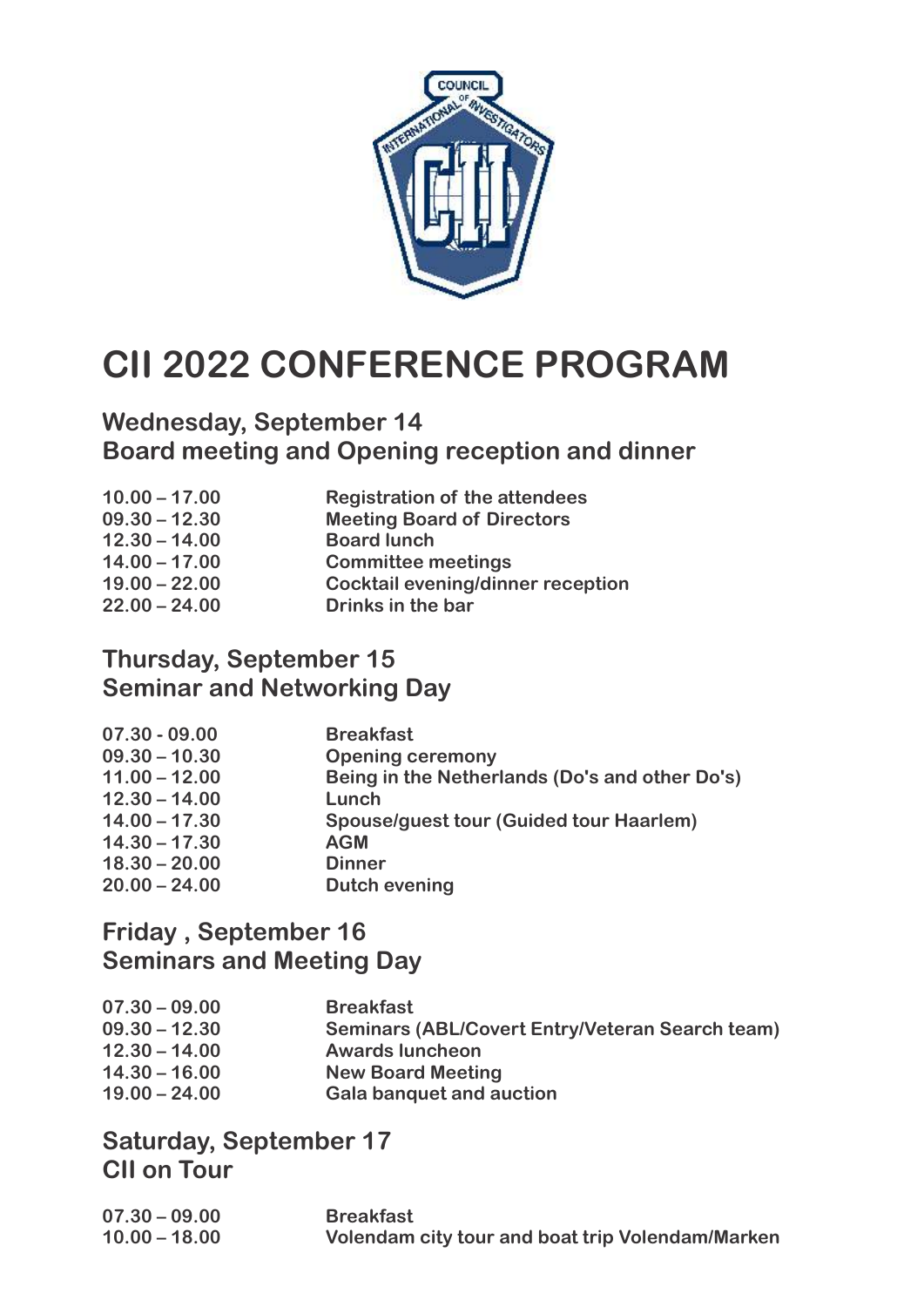# **CII on Tour Saturday, September 17**

**Volendam is Holland's best-known fishing village. Take a look at the old harbour full of old Dutch ships and take a boat trip to Marken. Or have your photo taken wearing traditional Volendam clothes and learn more about Volendam in one of its museums.**



**A quest in the town of Volendam, a visit to a museum and enjoying the typical Volendam music (called "paling sound").**



**Taking pictures in traditional Dutch costume.**



**Other attractions not to miss:**

- **Volendams Museum**
- **Palingsound Museum and eel smokehouse**
- **Chees Factory Volendam**
- **Volendam Marken Express**
- **Doolhof and Oude Kom**
- $\bullet$



**Time of your own and ending with a dinner in town.** 

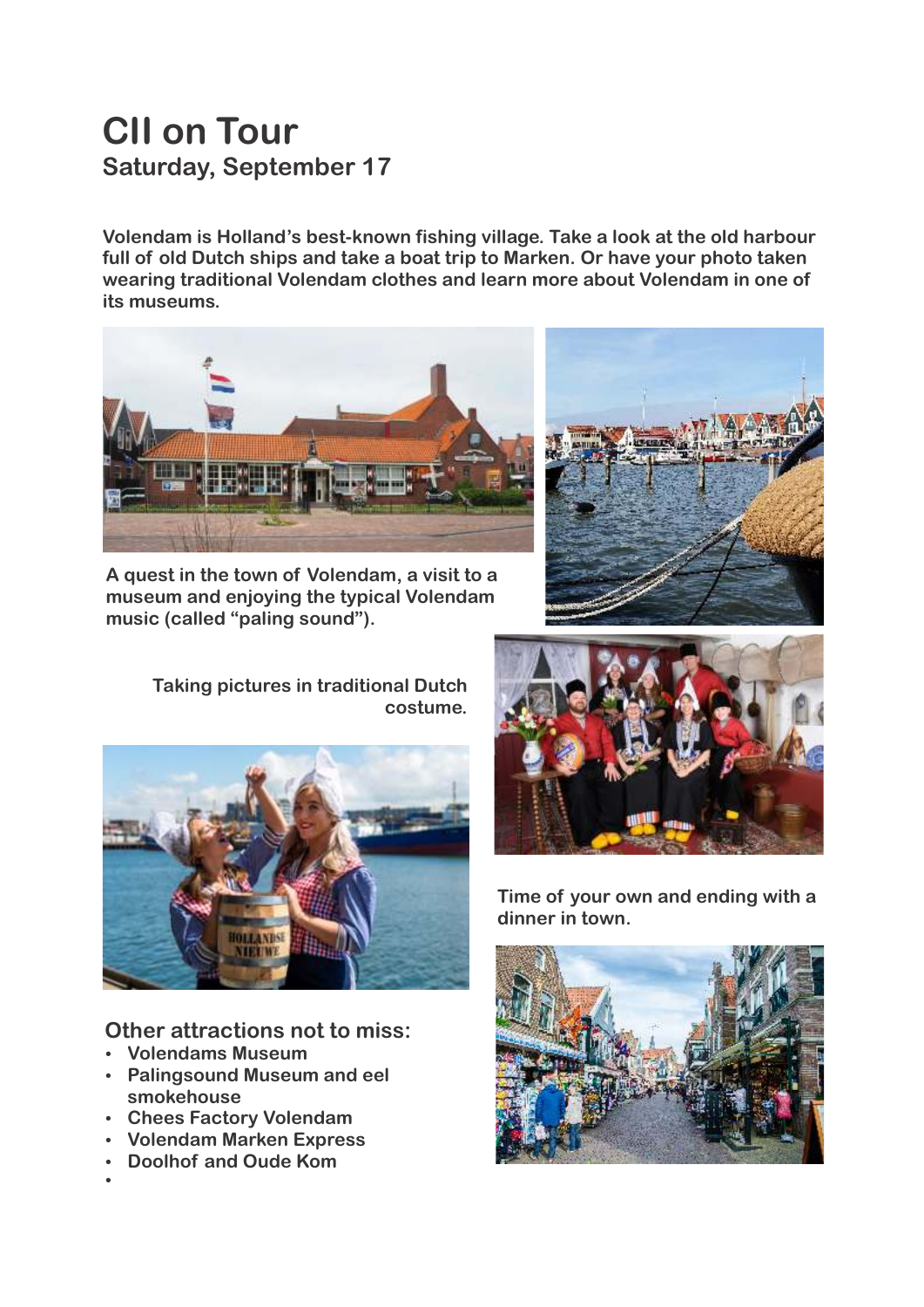## **Explore Haarlem The beautiful host city**



#### **St. Bavokerk/Church of St. Bavo**

- **EXECT:** Located in the heart of the Grote Markt, **Haarlem's main city square.**
- **This late Gothic cruciform basilica is 140 meters in length and features a slender 40-meter tower.**
- **The Müller Organ was built by Christian Müller in 1738 and features three manuals, 68 stops, and 5,000 pipes, the largest of which is 10 meters long with a diameter of 40 centimeters. Among**



#### **Windmill De Adriaan**

**• Original windmill dates from 1779.** 

#### **Grote Markt**

- **Surrounded by many historic buildings.**
- **Great for shopping, restaurants and crafts.**







#### **Amsterdamse Poort**

**•** It is located at **the end of the old route from Amsterdam to Haarlem and the only gate left from the original twelve city gates.**

#### **Other attractions not to miss:**

- **Teylers Museum**
- **Frans Hals Museum**
- **Haarlem Railway Station**
- **Stadhuis Haarlem**
- **Corrie ten Boom House**
- **Draaiorgelmuseum**
- **Argeologisch Museum**
- Ÿ **Vleeshal**
- De Vishal
- **Botermarkt**
- **Exploring the many beautiful hofjes**